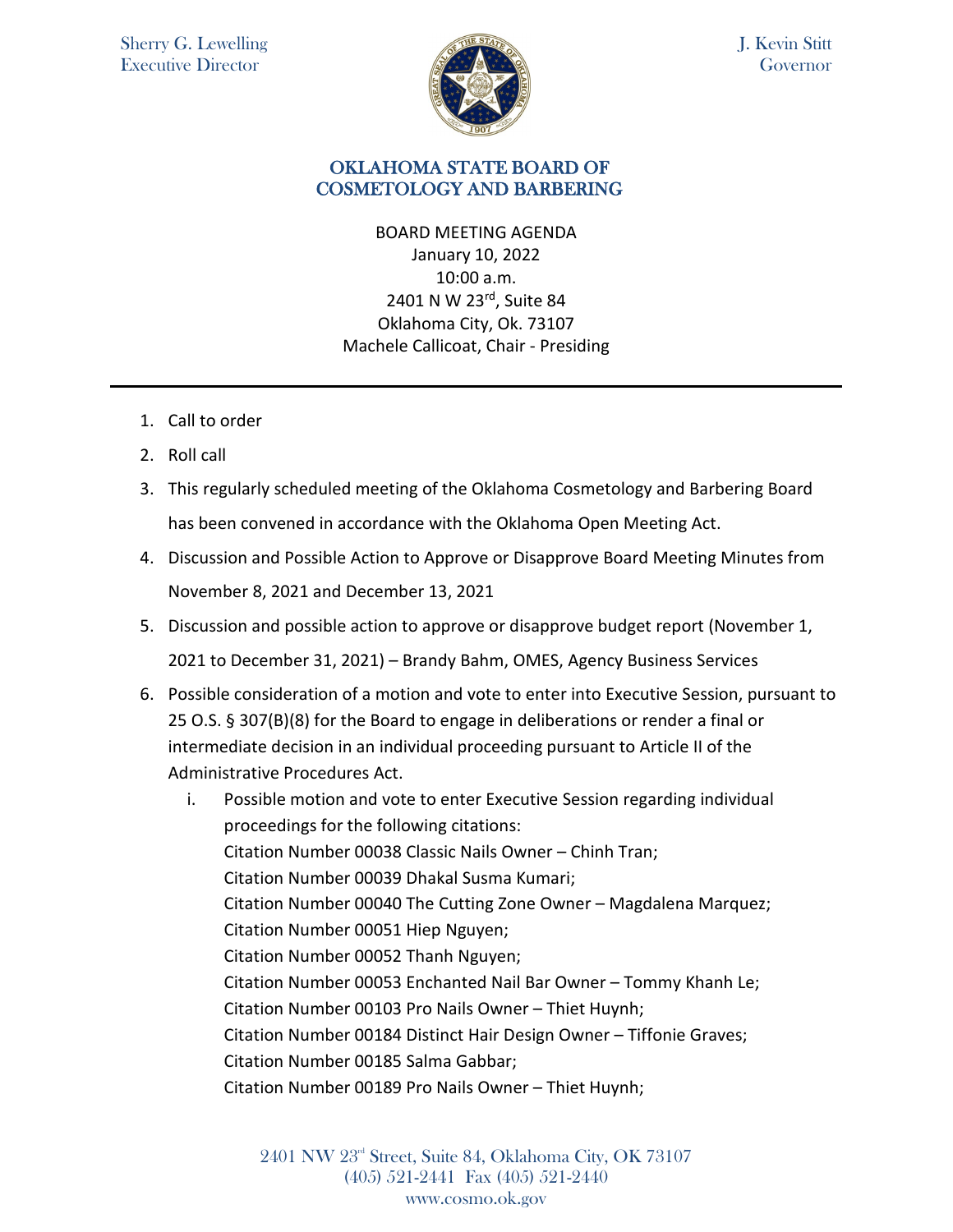

## OKLAHOMA STATE BOARD OF COSMETOLOGY AND BARBERING

Citation Number 00190 Ty Huynh; Citation Number 00192 Nguyen Thi Thuan; Citation Number 00195 J-J Nails Owner – Binh Nguyen; Citation Number 00196 Thi Hoang Danh Nguyen, Citation Number 00201 Thi Nhu Quynh Nguyen; Citation Number 00202 Thanh Nam Nguyen; Citation Number 00203 Savvy Nail Salon & Spa Owner – Dam Dinh Pham; Citation Number 00204 Hung Mai; Citation Number 00205 Quyen Tran

- ii. Possible motion and vote to return to Open Session.
- 7. Discussion and possible action regarding individual proceedings for citations as listed in 6(i), above, which may include matters discussed in Executive Session.
- 8. Director's report and possible discussion– Sherry G. Lewelling

Inspections

- 9. Massage Therapy Report Laura Grisso-Eyster
- 10. Discussion and possible action to provide AAG Ashton Poarch authority to prepare a consent order with Central Oklahoma College to ensure compliance with esthetician course.
- 11. Performance Committee Report
	- a. Discussion on Executive Director pay
- 12. Discussion and possible action to enter into executive session pursuant to 25 O.S.
	- §307(B)(2) to discuss performance review of Executive Director, Sherry G. Lewelling
		- a. Vote to enter Executive Session
		- b. Exit Executive Session and vote to re-enter Open Session
		- c. Vote on matters discussed in Executive Session
- 13. Discussion and possible action on performance committee report.
- 14. Discussion and possible action on creating additional board committees.
	- a. Special Request Review
	- b. Policy and Procedure Review

2401 NW 23rd Street, Suite 84, Oklahoma City, OK 73107 (405) 521-2441 Fax (405) 521-2440 www.cosmo.ok.gov